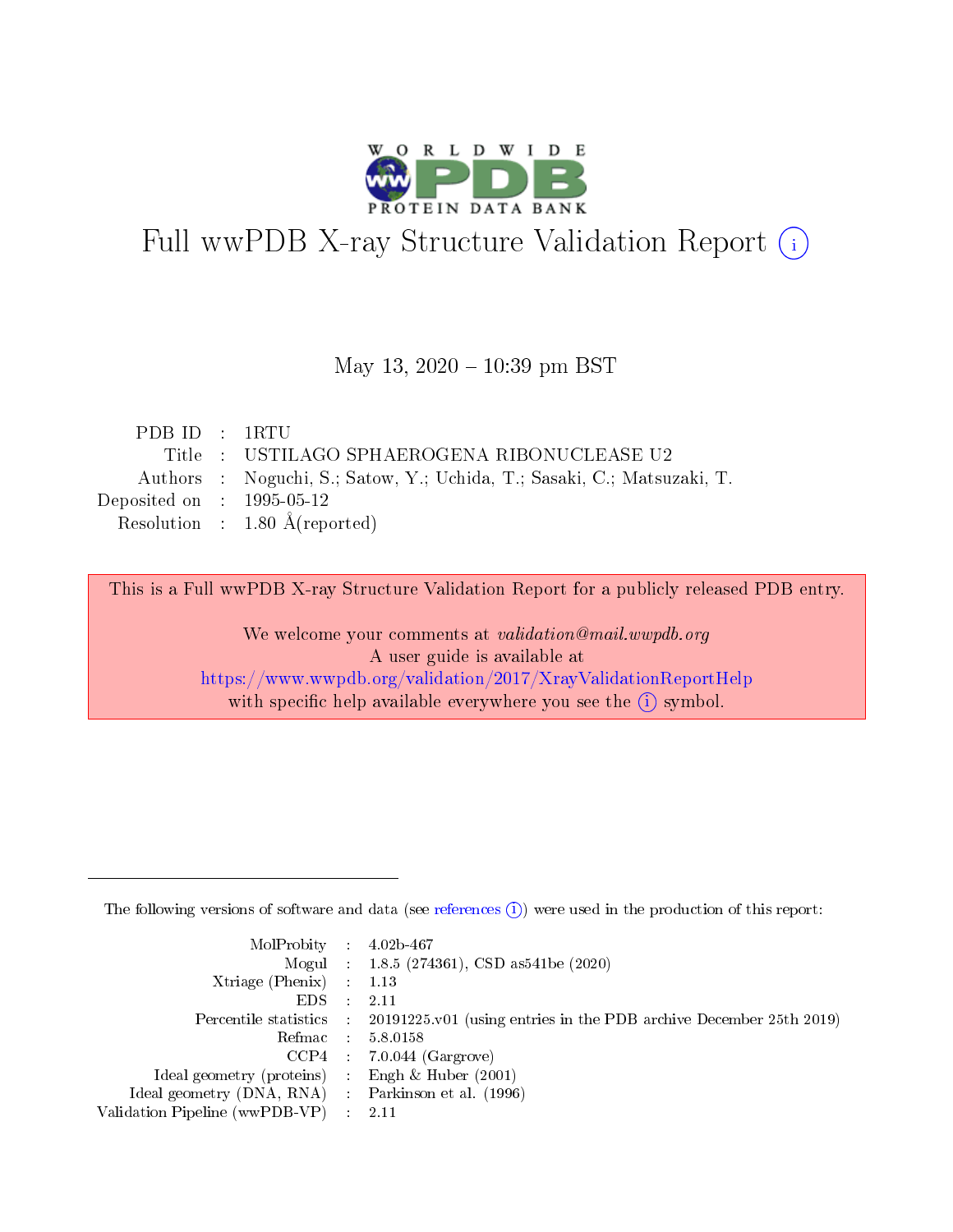## 1 [O](https://www.wwpdb.org/validation/2017/XrayValidationReportHelp#overall_quality)verall quality at a glance  $(i)$

The following experimental techniques were used to determine the structure: X-RAY DIFFRACTION

The reported resolution of this entry is 1.80 Å.

Percentile scores (ranging between 0-100) for global validation metrics of the entry are shown in the following graphic. The table shows the number of entries on which the scores are based.



| Metric                | Whole archive<br>$(\#\text{Entries})$ | <b>Similar resolution</b><br>$(\#\text{Entries}, \text{resolution range}(\text{\AA}))$ |
|-----------------------|---------------------------------------|----------------------------------------------------------------------------------------|
| Clashscore            | 141614                                | $6793(1.80-1.80)$                                                                      |
| Ramachandran outliers | 138981                                | 6697 $(1.80-1.80)$                                                                     |
| Sidechain outliers    | 138945                                | 6696 (1.80-1.80)                                                                       |
| RSRZ outliers         | 127900                                | $5850(1.80-1.80)$                                                                      |

The table below summarises the geometric issues observed across the polymeric chains and their fit to the electron density. The red, orange, yellow and green segments on the lower bar indicate the fraction of residues that contain outliers for  $\geq=3$ , 2, 1 and 0 types of geometric quality criteria respectively. A grey segment represents the fraction of residues that are not modelled. The numeric value for each fraction is indicated below the corresponding segment, with a dot representing fractions  $\epsilon = 5\%$  The upper red bar (where present) indicates the fraction of residues that have poor fit to the electron density. The numeric value is given above the bar.

| Chain | Length | Quality of chain |    |  |  |  |  |
|-------|--------|------------------|----|--|--|--|--|
|       | 114    |                  |    |  |  |  |  |
|       |        | 90%              | 9% |  |  |  |  |

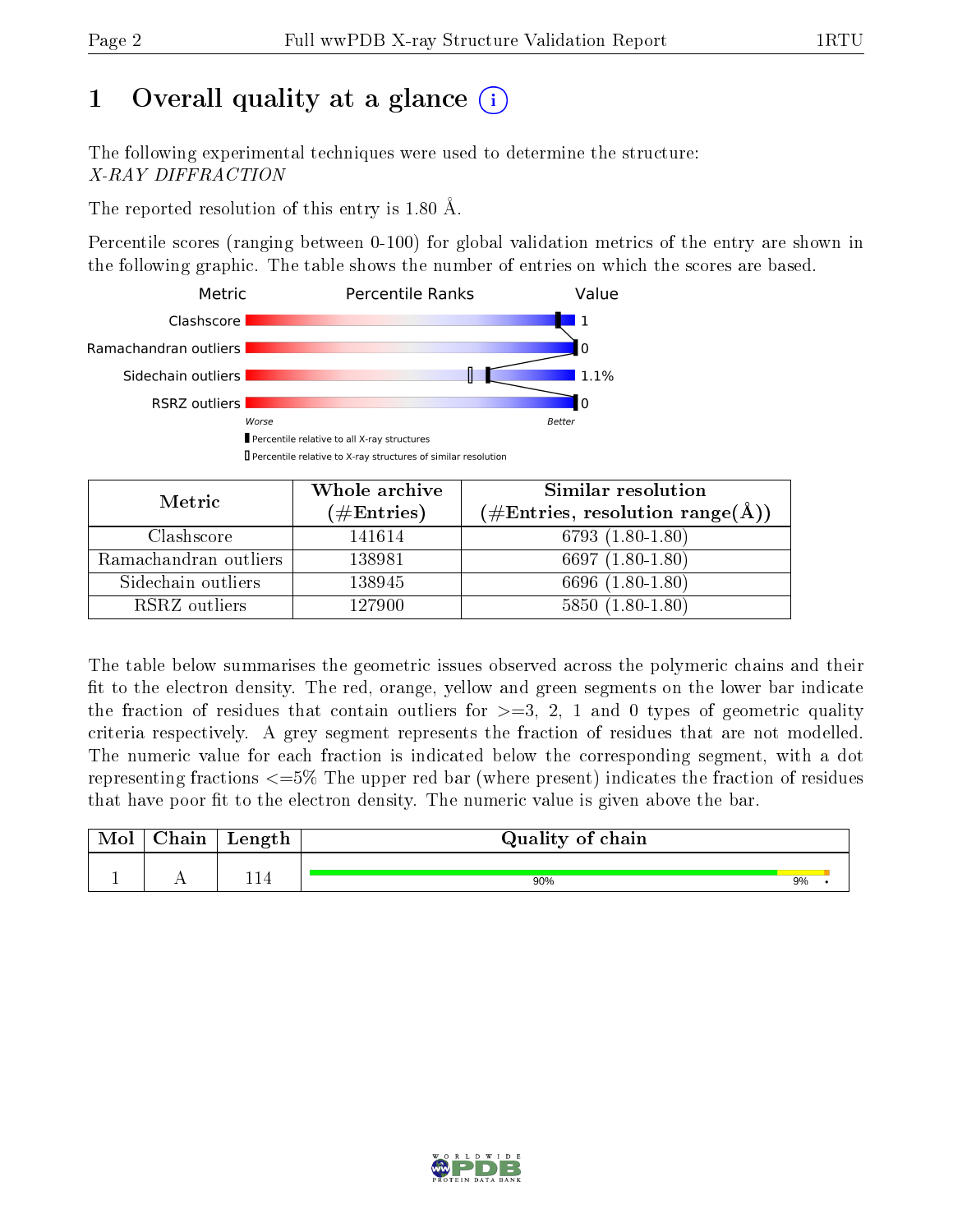## 2 Entry composition (i)

There are 3 unique types of molecules in this entry. The entry contains 1025 atoms, of which 0 are hydrogens and 0 are deuteriums.

In the tables below, the ZeroOcc column contains the number of atoms modelled with zero occupancy, the AltConf column contains the number of residues with at least one atom in alternate conformation and the Trace column contains the number of residues modelled with at most 2 atoms.

Molecule 1 is a protein called RIBONUCLEASE U2.

| Mol | ${\rm Chain}$ | Residues | Atoms |  |    | ZeroOcc | $\vert$ AltConf $\vert$ | $^{\shortmid}$ Trace |  |  |
|-----|---------------|----------|-------|--|----|---------|-------------------------|----------------------|--|--|
|     |               | 114      | lotal |  |    |         |                         |                      |  |  |
|     |               | 879      |       |  | 19 |         |                         |                      |  |  |

• Molecule 2 is SULFATE ION (three-letter code: SO4) (formula: O<sub>4</sub>S).



|  | $\text{Mol}$   Chain   Residues | Atoms   |  | $ZeroOcc$   AltConf |  |  |
|--|---------------------------------|---------|--|---------------------|--|--|
|  |                                 | Total O |  |                     |  |  |

• Molecule 3 is water.

|  | $\blacksquare$ Mol $\vert$ Chain $\vert$ Residues $\vert$ | Atoms | $\mid$ ZeroOcc $\mid$ AltConf $\mid$ |  |
|--|-----------------------------------------------------------|-------|--------------------------------------|--|
|  | 141.                                                      | Total |                                      |  |

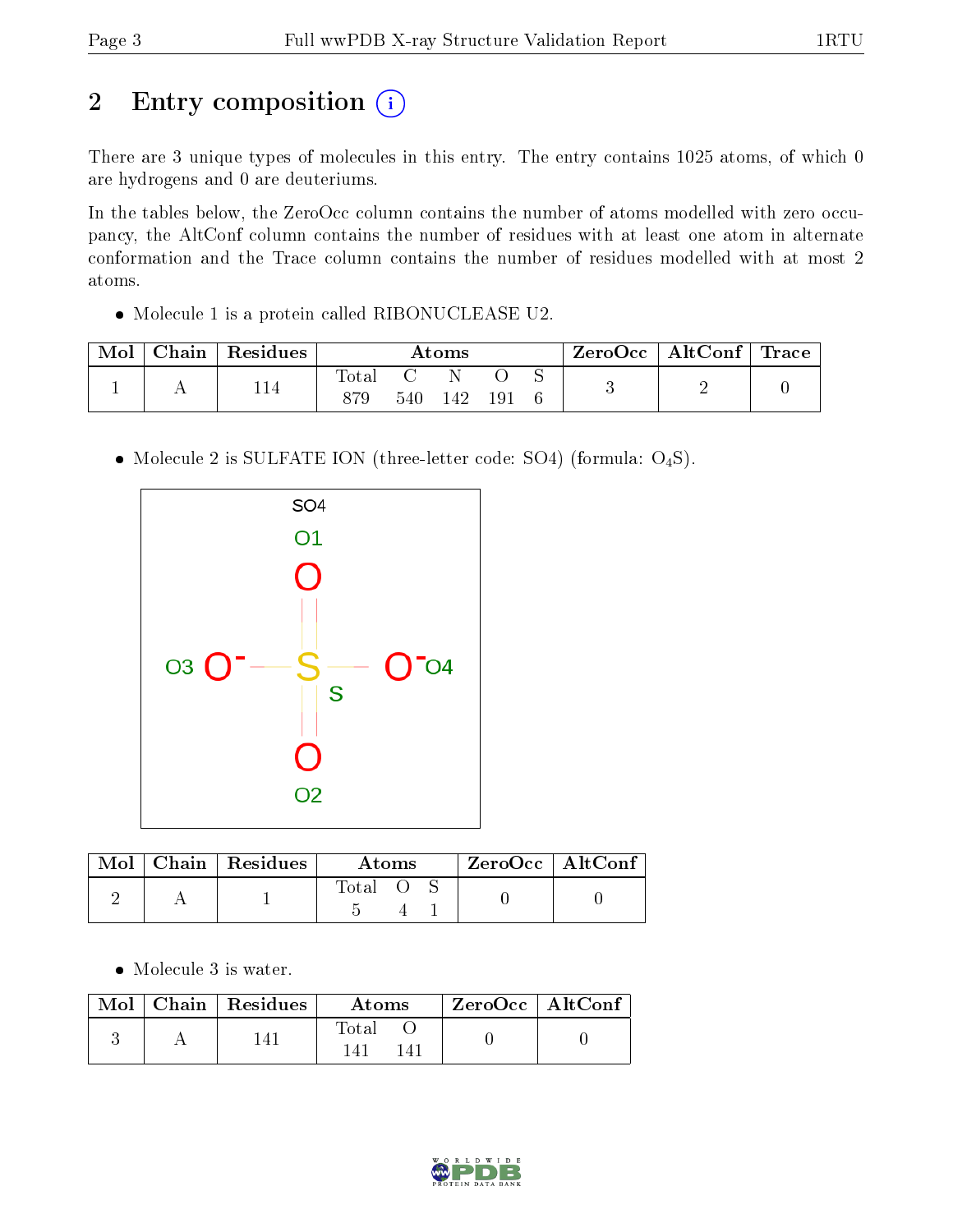## 3 Residue-property plots (i)

These plots are drawn for all protein, RNA and DNA chains in the entry. The first graphic for a chain summarises the proportions of the various outlier classes displayed in the second graphic. The second graphic shows the sequence view annotated by issues in geometry and electron density. Residues are color-coded according to the number of geometric quality criteria for which they contain at least one outlier: green  $= 0$ , yellow  $= 1$ , orange  $= 2$  and red  $= 3$  or more. A red dot above a residue indicates a poor fit to the electron density (RSRZ  $> 2$ ). Stretches of 2 or more consecutive residues without any outlier are shown as a green connector. Residues present in the sample, but not in the model, are shown in grey.

• Molecule 1: RIBONUCLEASE U2



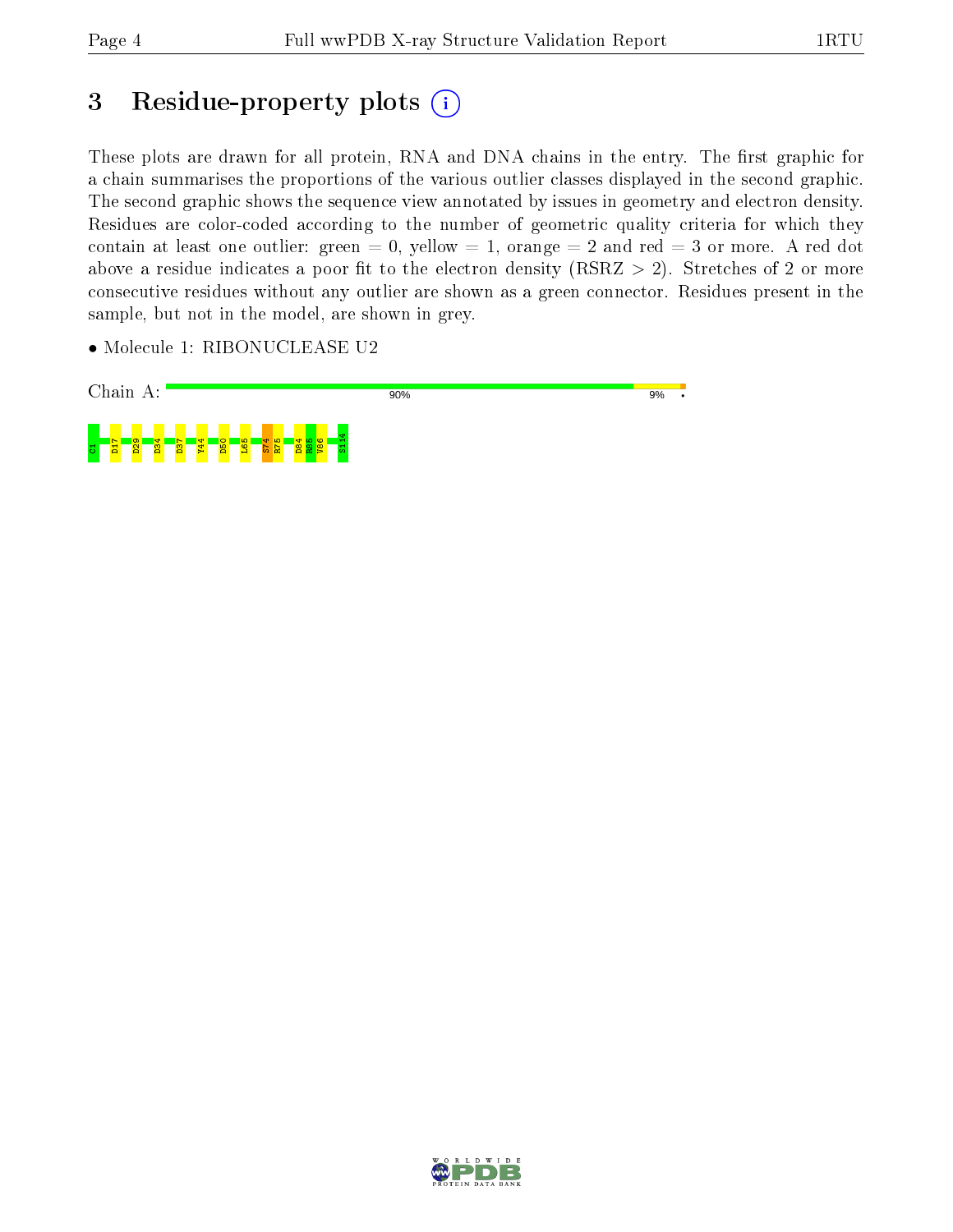## 4 Data and refinement statistics  $(i)$

| Property                                                   | Value                                           | Source     |  |
|------------------------------------------------------------|-------------------------------------------------|------------|--|
| Space group                                                | P 21 21 21                                      | Depositor  |  |
| Cell constants                                             | 61.27Å 34.95Å<br>49.32Å                         |            |  |
| a, b, c, $\alpha$ , $\beta$ , $\gamma$                     | $90.00^\circ$<br>$90.00^\circ$<br>$90.00^\circ$ | Depositor  |  |
| Resolution $(A)$                                           | 1.80<br>8.00                                    | Depositor  |  |
|                                                            | 13.38<br>1.80<br>$\frac{1}{2}$                  | <b>EDS</b> |  |
| % Data completeness                                        | $\overline{96.5}$ $(8.00-1.80)$                 | Depositor  |  |
| (in resolution range)                                      | $96.4(13.38-1.80)$                              | <b>EDS</b> |  |
| $R_{merge}$                                                | 0.03                                            | Depositor  |  |
| $\mathrm{R}_{sym}$                                         | (Not available)                                 | Depositor  |  |
| $\langle I/\sigma(I) \rangle^{-1}$                         | $9.09$ (at 1.80Å)                               | Xtriage    |  |
| Refinement program                                         | PROLSQ, X-PLOR                                  | Depositor  |  |
| $R, R_{free}$                                              | $0.143$ , (Not available)                       | Depositor  |  |
|                                                            | (Not available)<br>0.136                        | DCC        |  |
| $\mathcal{R}_{free}$ test set                              | $\overline{\text{No}}$ test flags present.      | wwPDB-VP   |  |
| Wilson B-factor $(A^2)$                                    | 10.1                                            | Xtriage    |  |
| Anisotropy                                                 | 0.025                                           | Xtriage    |  |
| Bulk solvent $k_{sol}$ (e/Å <sup>3</sup> ), $B_{sol}(A^2)$ | 0.34, 60.9                                      | <b>EDS</b> |  |
| L-test for twinning <sup>2</sup>                           | $< L >$ = 0.47, $< L2 >$ = 0.30                 | Xtriage    |  |
| Estimated twinning fraction                                | No twinning to report.                          | Xtriage    |  |
| $F_o, F_c$ correlation                                     | 0.96                                            | <b>EDS</b> |  |
| Total number of atoms                                      | 1025                                            | wwPDB-VP   |  |
| Average B, all atoms $(A^2)$                               | 13.0                                            | wwPDB-VP   |  |

Xtriage's analysis on translational NCS is as follows: The largest off-origin peak in the Patterson function is  $9.28\%$  of the height of the origin peak. No significant pseudotranslation is detected.

<sup>&</sup>lt;sup>2</sup>Theoretical values of  $\langle |L| \rangle$ ,  $\langle L^2 \rangle$  for acentric reflections are 0.5, 0.333 respectively for untwinned datasets, and 0.375, 0.2 for perfectly twinned datasets.



<span id="page-4-1"></span><span id="page-4-0"></span><sup>1</sup> Intensities estimated from amplitudes.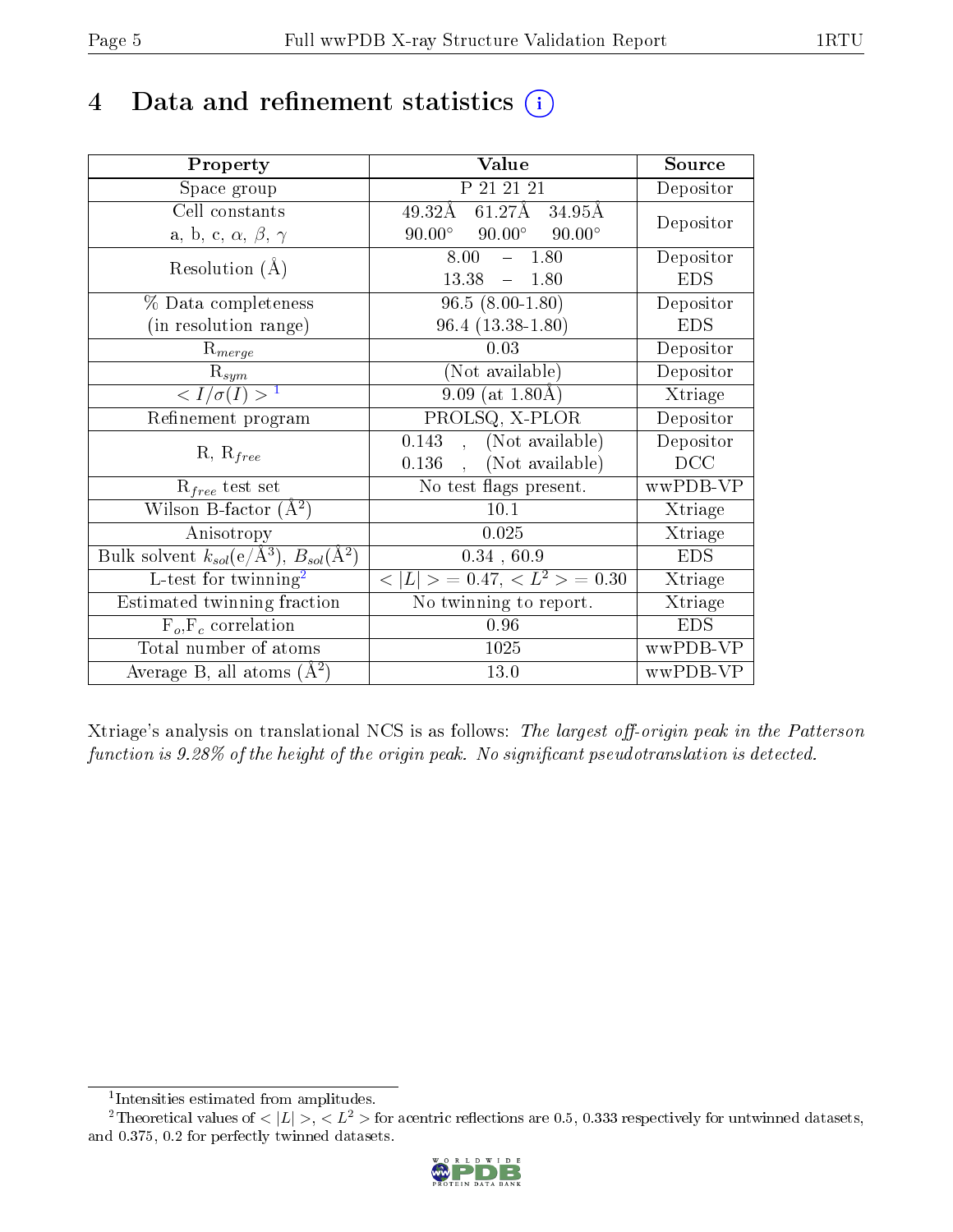## 5 Model quality  $(i)$

### 5.1 Standard geometry  $(i)$

Bond lengths and bond angles in the following residue types are not validated in this section: SO4, IAS

The Z score for a bond length (or angle) is the number of standard deviations the observed value is removed from the expected value. A bond length (or angle) with  $|Z| > 5$  is considered an outlier worth inspection. RMSZ is the root-mean-square of all Z scores of the bond lengths (or angles).

|     |       |      | <b>Bond lengths</b> | Bond angles |                    |  |
|-----|-------|------|---------------------|-------------|--------------------|--|
| Mol | Chain | RMSZ | $\# Z  > 5$         | RMSZ        | $\# Z  > 5$        |  |
|     |       | 0.97 | $1/905(0.1\%)$      | 1.31        | $6/1239$ $(0.5\%)$ |  |

All (1) bond length outliers are listed below:

|  |  |                            | $\mid$ Mol $\mid$ Chain $\mid$ Res $\mid$ Type $\mid$ Atoms $\mid$ $\mid$ Z $\mid$ Observed(Å) $\mid$ Ideal(Å) $\mid$ |  |
|--|--|----------------------------|-----------------------------------------------------------------------------------------------------------------------|--|
|  |  | $74$   SER   CB-OG   -5.89 |                                                                                                                       |  |

All (6) bond angle outliers are listed below:

| Mol | Chain | Res | Type | Atoms        | Z       | Observed $(^\circ)$ | $Ideal(^o)$ |
|-----|-------|-----|------|--------------|---------|---------------------|-------------|
|     |       | 44  | TYR. | $CB-CG-CD1$  | $-5.90$ | 117.46              | 121.00      |
|     |       | 84  | ASP  | $CB-CG-OD2$  | $-5.80$ | 113.08              | 118.30      |
|     |       | 37  | ASP  | $CB-CG-OD2$  | 5.75    | 123.48              | 118.30      |
|     |       | 17  | A SP | $CB$ -CG-OD1 | 5.65    | 123.39              | 118.30      |
|     | А     | 50  | A SP | $CB-CG-OD2$  | 5.18    | 122.97              | 118.30      |
|     |       | 75  | ARG  | $NE- CZ-NH1$ | 5.18    | 122.89              | 120.30      |

There are no chirality outliers.

There are no planarity outliers.

### $5.2$  Too-close contacts  $(i)$

In the following table, the Non-H and H(model) columns list the number of non-hydrogen atoms and hydrogen atoms in the chain respectively. The H(added) column lists the number of hydrogen atoms added and optimized by MolProbity. The Clashes column lists the number of clashes within the asymmetric unit, whereas Symm-Clashes lists symmetry related clashes.

|  |  |  | Chain   Non-H   H(model)   H(added)   Clashes   Symm-Clashes |
|--|--|--|--------------------------------------------------------------|
|  |  |  |                                                              |

Continued on next page...

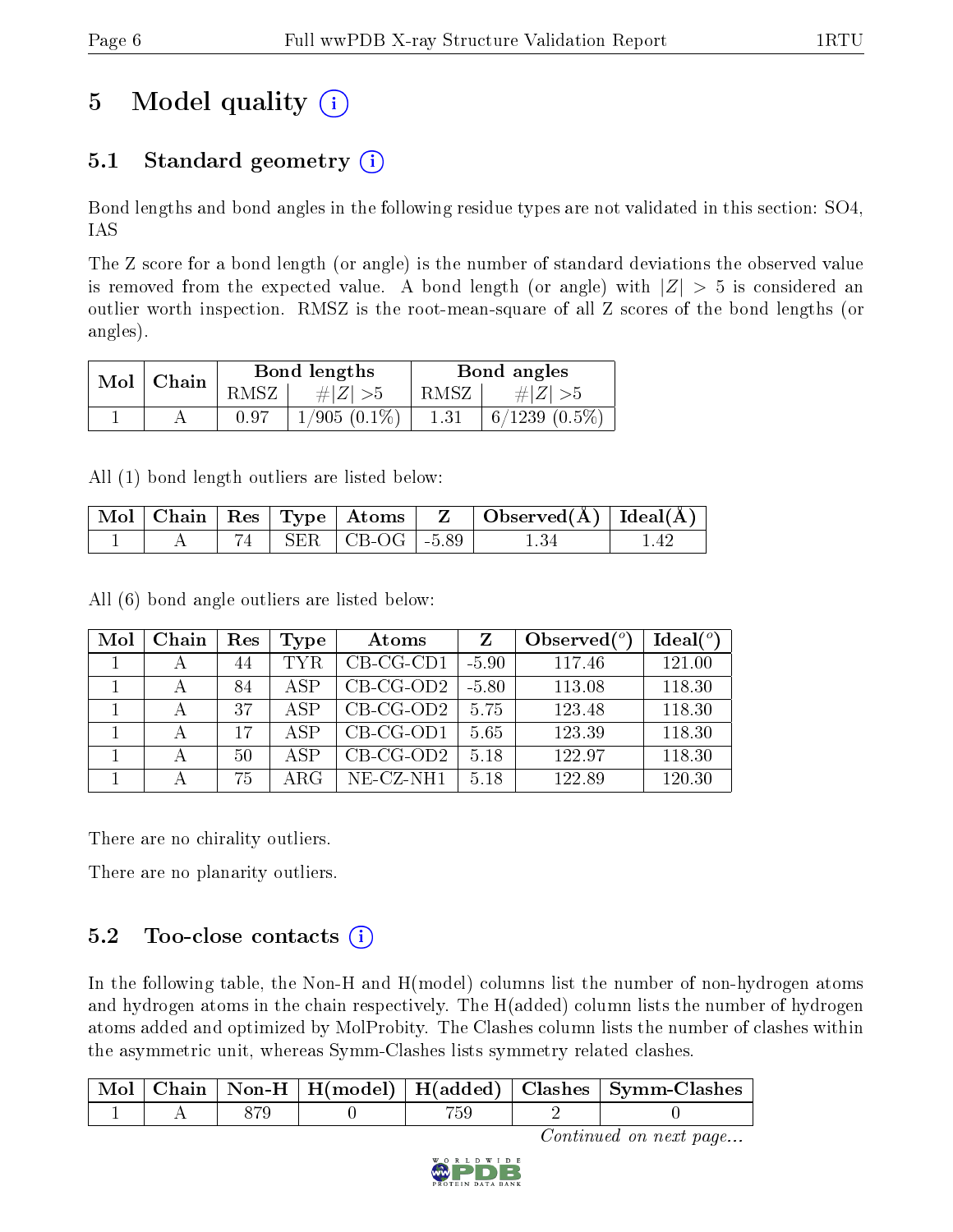Continued from previous page...

The all-atom clashscore is defined as the number of clashes found per 1000 atoms (including hydrogen atoms). The all-atom clashscore for this structure is 1.

All (2) close contacts within the same asymmetric unit are listed below, sorted by their clash magnitude.

| Atom-1           | Atom-2                         | Interatomic<br>distance $(A)$ | Clash<br>overlap $(A)$ |  |
|------------------|--------------------------------|-------------------------------|------------------------|--|
| 1: A:29: ASP:HB3 | 1: A:34:ASP:O                  | 2.02.                         | 0.57                   |  |
| 1:A:65:LEU:HB2   | 1:A:86[B]:VAL:H <sub>G13</sub> | 2 N 2                         |                        |  |

All (1) symmetry-related close contacts are listed below. The label for Atom-2 includes the symmetry operator and encoded unit-cell translations to be applied.

| Atom-1 | Atom-2                                   |      | Clash<br>overlap $(A)$ |  |
|--------|------------------------------------------|------|------------------------|--|
|        | $3:A:392:HOH:O$   $3:A:431:HOH:O[2 565]$ | 2.15 | 0.05                   |  |

#### 5.3 Torsion angles  $(i)$

#### 5.3.1 Protein backbone (i)

In the following table, the Percentiles column shows the percent Ramachandran outliers of the chain as a percentile score with respect to all X-ray entries followed by that with respect to entries of similar resolution.

The Analysed column shows the number of residues for which the backbone conformation was analysed, and the total number of residues.

| $\mid$ Mol $\mid$ Chain $\mid$ | Analysed                           |  | Favoured   Allowed   Outliers   Percentiles |  |
|--------------------------------|------------------------------------|--|---------------------------------------------|--|
|                                | 112/114 (98%)   111 (99%)   1 (1%) |  | 100 100                                     |  |

There are no Ramachandran outliers to report.

#### 5.3.2 Protein sidechains  $(i)$

In the following table, the Percentiles column shows the percent sidechain outliers of the chain as a percentile score with respect to all X-ray entries followed by that with respect to entries of similar



Mol | Chain | Non-H | H(model) | H(added) | Clashes | Symm-Clashes  $2 \mid A \mid 5 \mid 0 \mid 0 \mid 0 \mid 0$ 3 | A | 141 | 0 | 0 | 0 | 1 All | All | 1025 | 0 | 759 | 2 | 1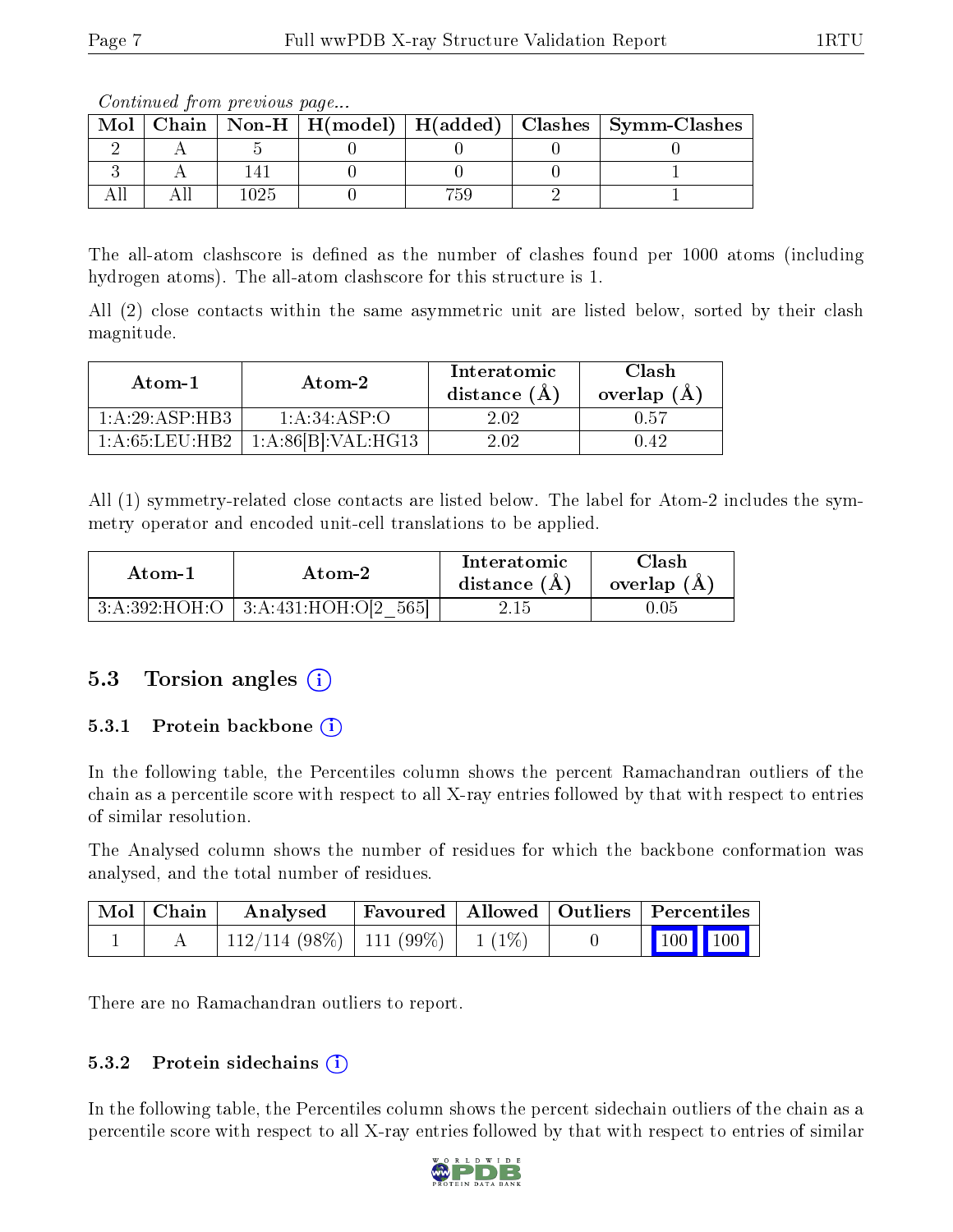resolution.

The Analysed column shows the number of residues for which the sidechain conformation was analysed, and the total number of residues.

| $\mid$ Mol $\mid$ Chain $\mid$ | Analysed   Rotameric   Outliers   Percentiles |         |          |  |  |
|--------------------------------|-----------------------------------------------|---------|----------|--|--|
|                                | $\mid 97/95 \; (102\%) \mid$                  | 96(99%) | $1(1\%)$ |  |  |

All (1) residues with a non-rotameric sidechain are listed below:

| Mol | Chain | Res | 'oe |
|-----|-------|-----|-----|
|     |       |     |     |

Some sidechains can be flipped to improve hydrogen bonding and reduce clashes. All (1) such sidechains are listed below:

| Mol | Chain   Res | Lype |
|-----|-------------|------|
|     |             |      |

#### $5.3.3$  RNA  $(i)$

There are no RNA molecules in this entry.

#### 5.4 Non-standard residues in protein, DNA, RNA chains (i)

1 non-standard protein/DNA/RNA residue is modelled in this entry.

In the following table, the Counts columns list the number of bonds (or angles) for which Mogul statistics could be retrieved, the number of bonds (or angles) that are observed in the model and the number of bonds (or angles) that are dened in the Chemical Component Dictionary. The Link column lists molecule types, if any, to which the group is linked. The Z score for a bond length (or angle) is the number of standard deviations the observed value is removed from the expected value. A bond length (or angle) with  $|Z| > 2$  is considered an outlier worth inspection. RMSZ is the root-mean-square of all Z scores of the bond lengths (or angles).

| $\bf{Mol}$ | $\mid$ Chain $\mid$ Res $\mid$ Link $\mid$<br>Type |  |    |  | Bond lengths |          |                 | Bond angles                         |      |                |
|------------|----------------------------------------------------|--|----|--|--------------|----------|-----------------|-------------------------------------|------|----------------|
|            |                                                    |  |    |  | Counts '     |          | RMSZ $ #Z  > 2$ | $\vert$ Counts $\vert$ RMSZ $\vert$ |      | $\vert \#  Z $ |
|            |                                                    |  | 45 |  | 4.1.0        | $1.00\,$ |                 | 2,8,10                              | 0.57 |                |

In the following table, the Chirals column lists the number of chiral outliers, the number of chiral centers analysed, the number of these observed in the model and the number defined in the Chemical Component Dictionary. Similar counts are reported in the Torsion and Rings columns. '-' means no outliers of that kind were identified.

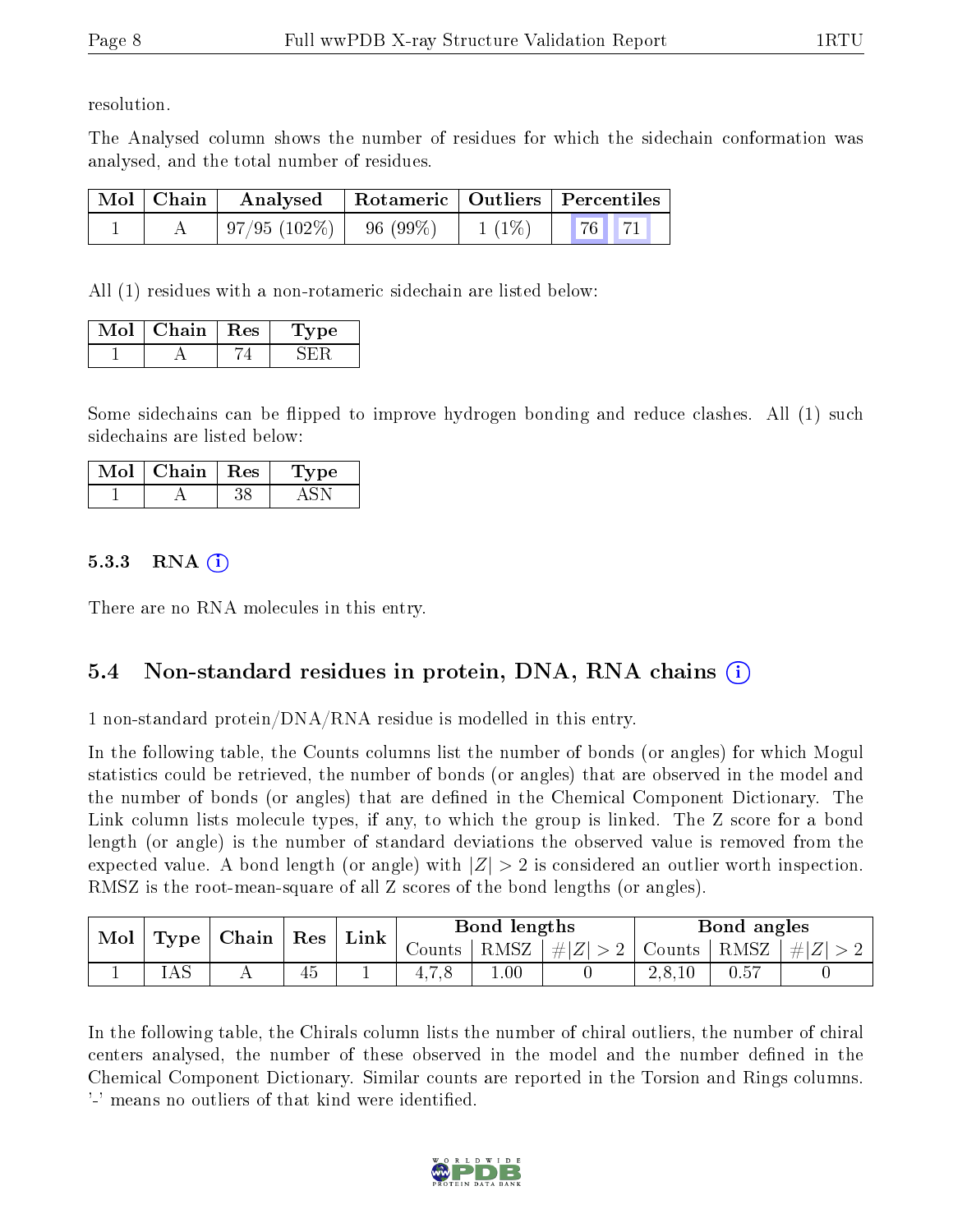|  |  |  | Mol   Type   Chain   Res   Link   Chirals   Torsions   Rings |        |
|--|--|--|--------------------------------------------------------------|--------|
|  |  |  | 0/3/7/8                                                      | $\sim$ |

There are no bond length outliers.

There are no bond angle outliers.

There are no chirality outliers.

There are no torsion outliers.

There are no ring outliers.

No monomer is involved in short contacts.

#### 5.5 Carbohydrates (i)

There are no carbohydrates in this entry.

#### 5.6 Ligand geometry  $(i)$

1 ligand is modelled in this entry.

In the following table, the Counts columns list the number of bonds (or angles) for which Mogul statistics could be retrieved, the number of bonds (or angles) that are observed in the model and the number of bonds (or angles) that are dened in the Chemical Component Dictionary. The Link column lists molecule types, if any, to which the group is linked. The Z score for a bond length (or angle) is the number of standard deviations the observed value is removed from the expected value. A bond length (or angle) with  $|Z| > 2$  is considered an outlier worth inspection. RMSZ is the root-mean-square of all Z scores of the bond lengths (or angles).

| Mol | Type | Chain | Res | Link   |          | Bond lengths |             |        | Bond angles |         |
|-----|------|-------|-----|--------|----------|--------------|-------------|--------|-------------|---------|
|     |      |       |     |        | Jounts + | RMSZ         | $\# Z  > 2$ | Counts | RMSZ        | $\# Z $ |
|     | SO4  |       | 201 | $\sim$ |          | 0.41         |             | 6.6.6  | 0.53        |         |

There are no bond length outliers.

There are no bond angle outliers.

There are no chirality outliers.

There are no torsion outliers.

There are no ring outliers.

No monomer is involved in short contacts.

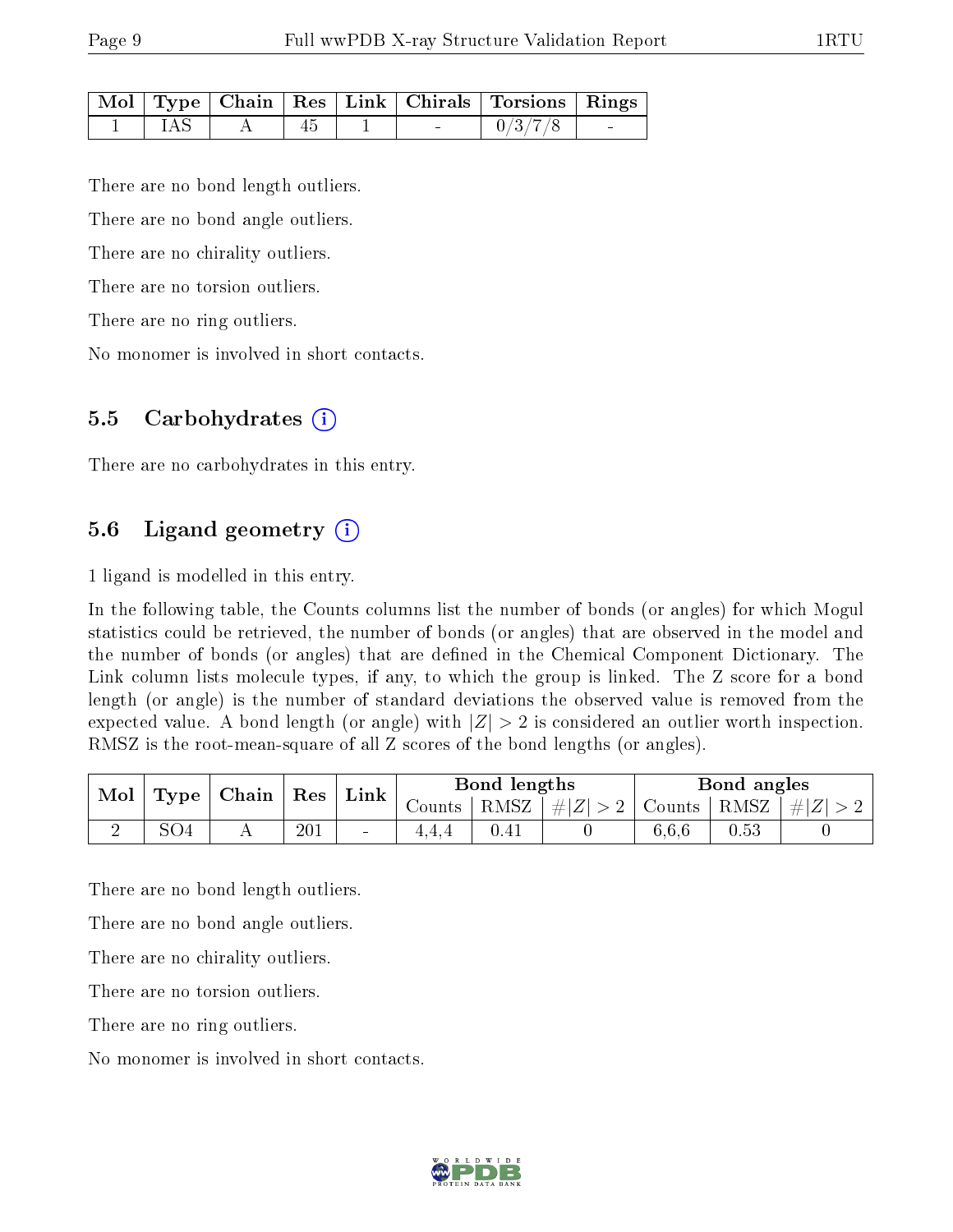### 5.7 [O](https://www.wwpdb.org/validation/2017/XrayValidationReportHelp#nonstandard_residues_and_ligands)ther polymers (i)

There are no such residues in this entry.

### 5.8 Polymer linkage issues (i)

There are no chain breaks in this entry.

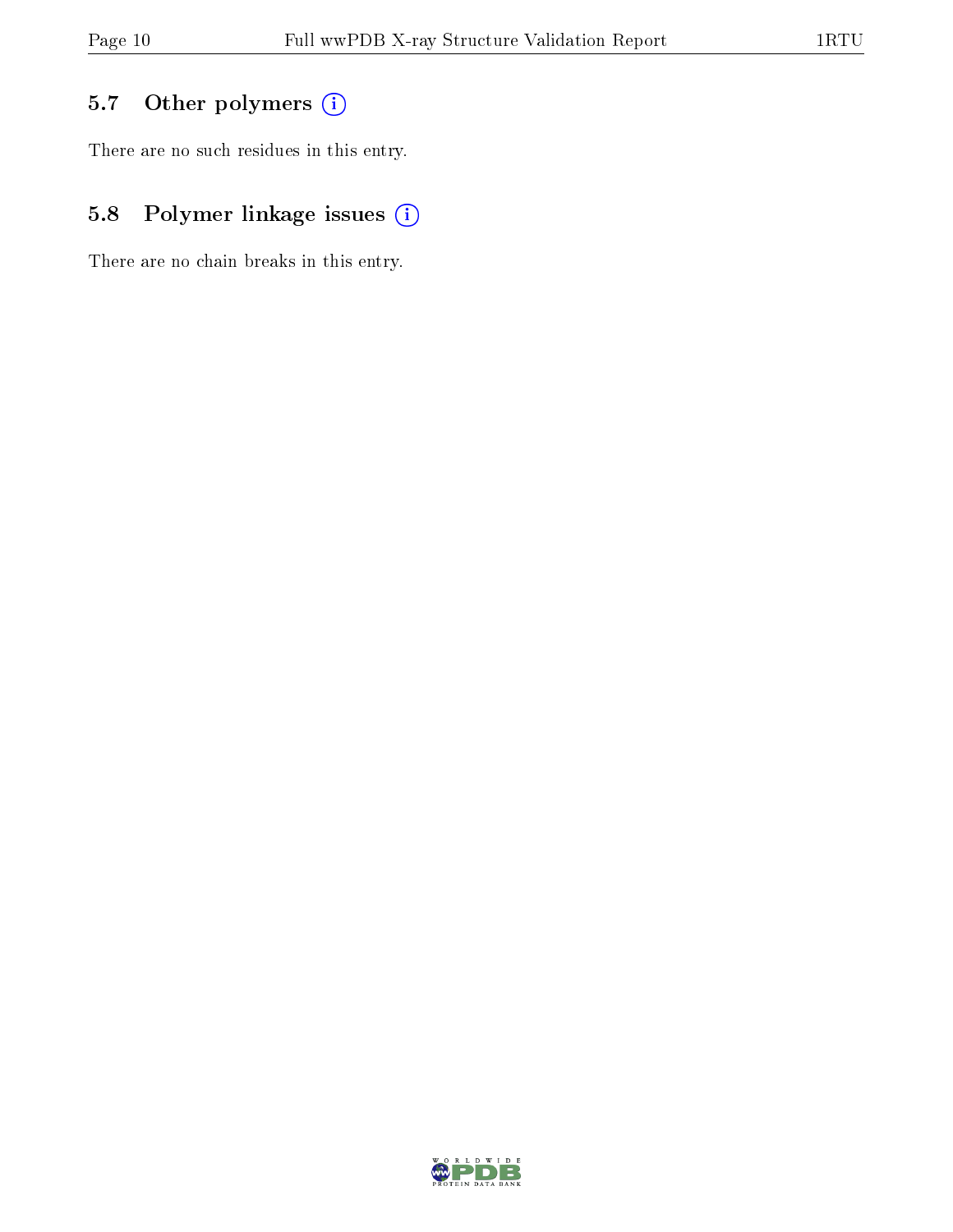## 6 Fit of model and data  $\left( \cdot \right)$

### 6.1 Protein, DNA and RNA chains (i)

In the following table, the column labelled  $#RSRZ>2'$  contains the number (and percentage) of RSRZ outliers, followed by percent RSRZ outliers for the chain as percentile scores relative to all X-ray entries and entries of similar resolution. The OWAB column contains the minimum, median,  $95<sup>th</sup>$  percentile and maximum values of the occupancy-weighted average B-factor per residue. The column labelled  $Q < 0.9$  lists the number of (and percentage) of residues with an average occupancy less than 0.9.

| Mol   Chain | Analysed                 | $^+$ <rsrz> <math>+</math></rsrz> | $\#RSRZ>2$ $\mid$ $\text{OWAB}(\text{A}^2) \mid \text{Q}<0.9$ |  |                                                                                                           |  |
|-------------|--------------------------|-----------------------------------|---------------------------------------------------------------|--|-----------------------------------------------------------------------------------------------------------|--|
|             | $^{\circ}$ 113/114 (99%) | $-0.63$                           |                                                               |  | $\begin{bmatrix} 0 & 100 \\ 100 & 100 \end{bmatrix}$ 4, 9, 17, 25 $\begin{bmatrix} 1 & 0\% \end{bmatrix}$ |  |

There are no RSRZ outliers to report.

#### 6.2 Non-standard residues in protein, DNA, RNA chains  $(i)$

In the following table, the Atoms column lists the number of modelled atoms in the group and the number defined in the chemical component dictionary. The B-factors column lists the minimum, median,  $95<sup>th</sup>$  percentile and maximum values of B factors of atoms in the group. The column labelled  $Q< 0.9$ ' lists the number of atoms with occupancy less than 0.9.

|     |    |     |      | $\vert$ Mol $\vert$ Type $\vert$ Chain $\vert$ Res $\vert$ Atoms $\vert$ RSCC $\vert$ RSR $\vert$ B-factors(A <sup>2</sup> ) $\vert$ Q<0.9 |  |
|-----|----|-----|------|--------------------------------------------------------------------------------------------------------------------------------------------|--|
| IAS | 45 | 8/9 | 0.98 | 11,12,16,16                                                                                                                                |  |

#### 6.3 Carbohydrates (i)

There are no carbohydrates in this entry.

#### $6.4$  Ligands  $(i)$

In the following table, the Atoms column lists the number of modelled atoms in the group and the number defined in the chemical component dictionary. The B-factors column lists the minimum, median,  $95<sup>th</sup>$  percentile and maximum values of B factors of atoms in the group. The column labelled  $Q< 0.9$  lists the number of atoms with occupancy less than 0.9.

|  |         |  |      | $\boxed{\text{ Mol}}$ Type   Chain   Res   Atoms $\boxed{\text{RSCC}}$   RSR   B-factors( $\AA^2$ )   Q<0.9 |  |
|--|---------|--|------|-------------------------------------------------------------------------------------------------------------|--|
|  | $201\,$ |  | 0.11 | 23.24.25.25                                                                                                 |  |